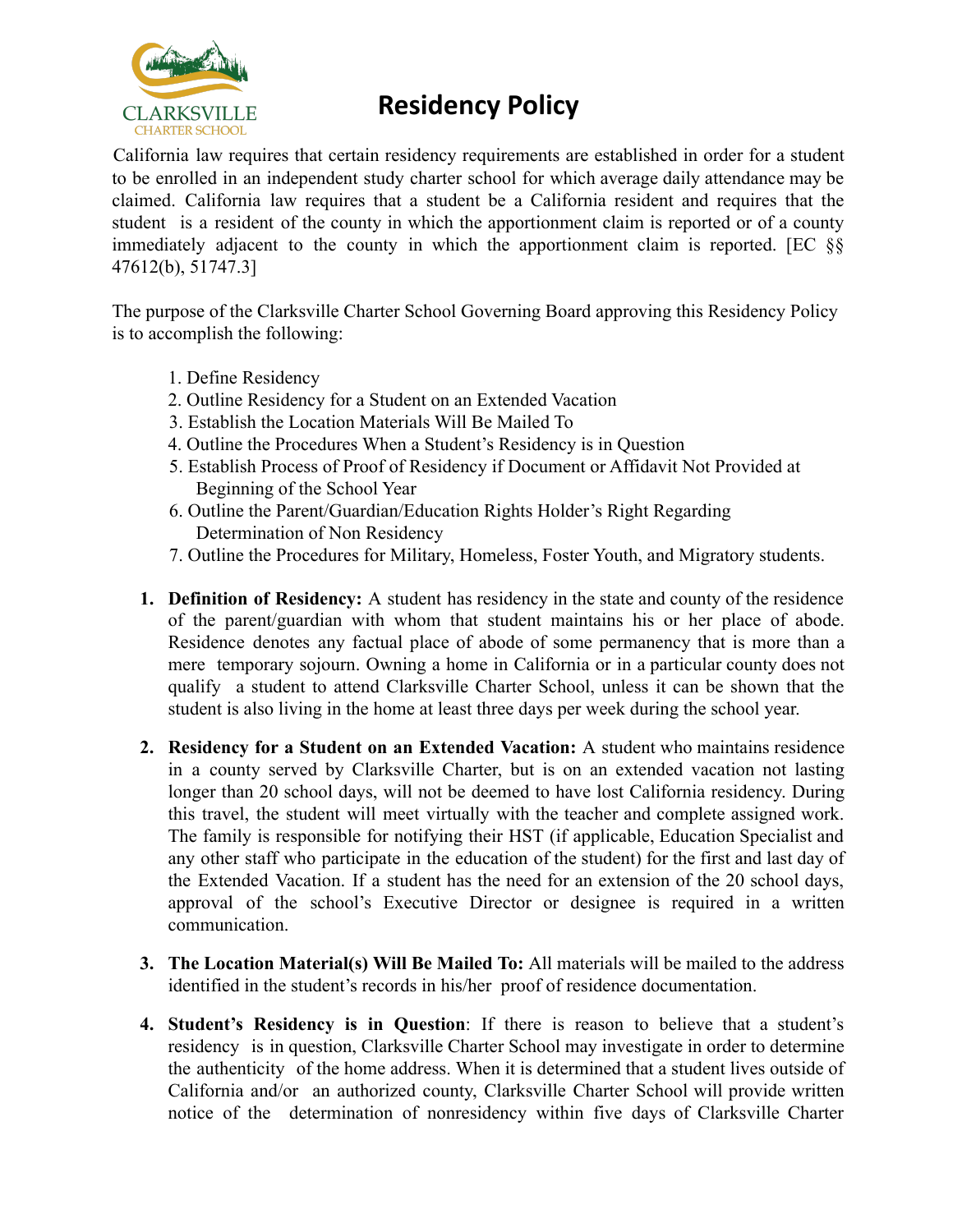School's intention to disenroll the student.

- **5. Proof of Residency Document/Affidavit Not Provided by Beginning of School Year:** A student that has not provided an updated Proof of Residency or affidavit by the start of his or her enrollment for each school year, will have 5 school days to provide the Proof of Residency or affidavit. If the student has still not provided the Proof of Residency or affidavit by the fifth day of enrollment, the School will provide written notice of the School's intention to disenroll the student effective five school days later.
- **6. Parent/Guardian/Education Rights Holder's Right Regarding Determination of Nonresidency:** The notice shall contain an explanation of the parent/guardian/education rights holder's right to request a hearing adjudicated by a neutral officer within 5 school days at which the pupil has a fair opportunity to present testimony, evidence, and witnesses and confront and cross-examine witnesses and at which the pupil has the right to bring legal counsel or an advocate to dispute the finding of nonresidency. If the parent/guardian/educational rights holder does not request a hearing within five days of receipt of the notice, the right to a hearing is waived and the student will be immediately disenrolled. If the student's parent, guardian or educational rights holder initiates the hearing, the student shall remain enrolled and shall not be disenrolled until Clarksville Charter School issues a final decision.
- **7. Children of Military Families:** Clarksville Charter School will serve children of military families, as defined by Education Code section 49701, as follows:
	- 1. Allow the student to continue his or her education in Clarksville Charter School, regardless of change of residence of the military family during that school year, for the duration of the student's status as a child of a military family; or
	- 2. For a student whose status changes due to the end of military service of his or her parent during a school year, comply with either of the following, as applicable:
		- a. If the student is enrolled in TK through 8th grade, allow the student to continue his or her education in Clarksville Charter School through the duration of that academic school year;
		- b. If the child is enrolled in high school, allow the student to continue his or her education in Clarksville Charter School through graduation.

Once Clarksville Charter School is notified that a student is identified as a child of a military family, Clarksville Charter School will require the parent/guardian to submit the following documentation:

- 1. Written proof of the transfer, including the time period for the transfer and location of the transfer.
- 2. A signed affidavit that states that the student is only enrolled in Clarksville Charter Schooland not in any other full-day educational program and that the student qualifies as a child of a military family as defined in Education Code section 49701.

For high school students, the aforementioned documentation will need to be resubmitted on an annual basis. Clarksville Charter School reserves the right to re-verify all of the above at any time throughout the school year.

**8. Homeless Youth:** Clarksville Charter School will be considered to be a pupil's school of origin for a homeless youth when the child attended Clarksville Charter School when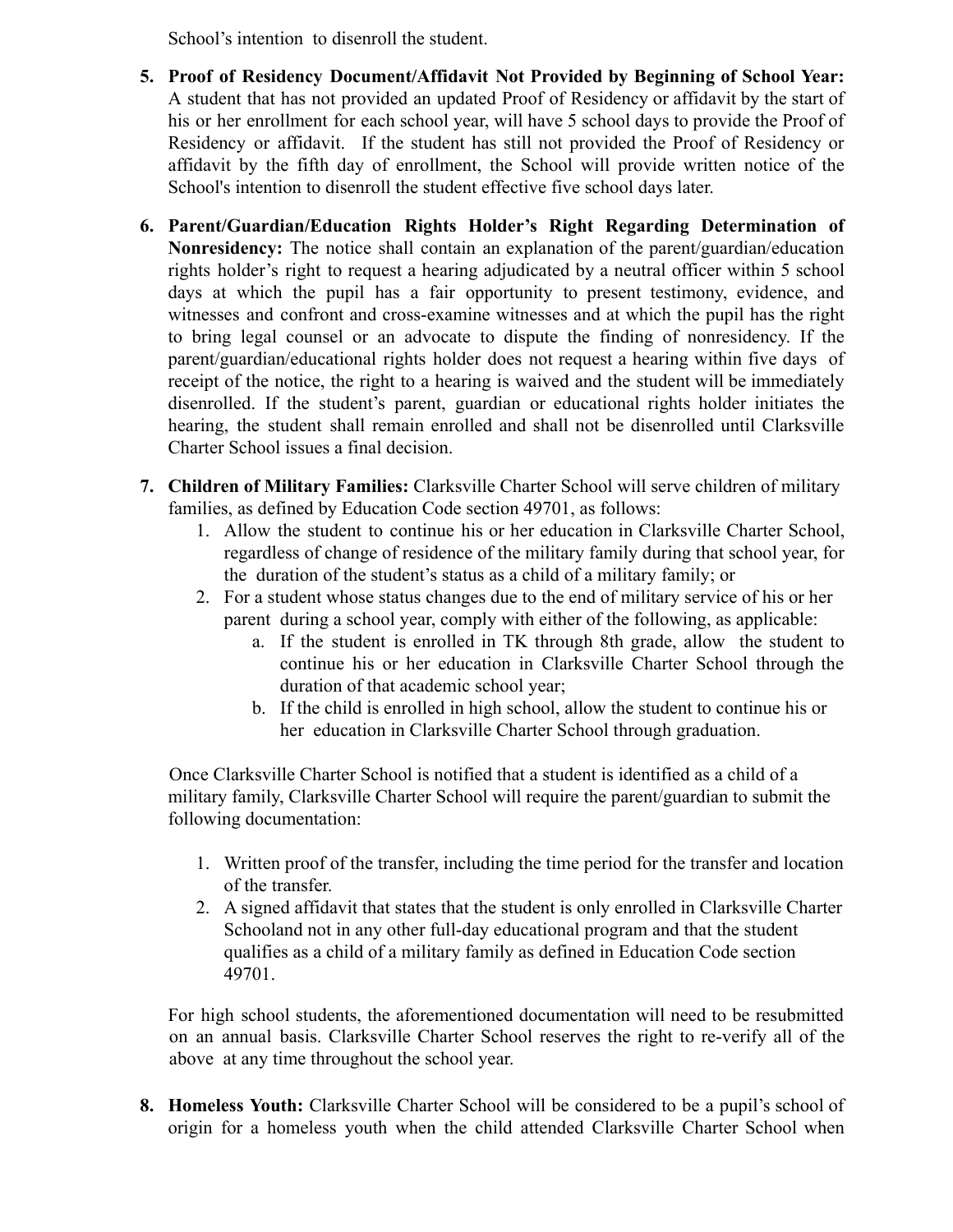permanently housed or was last enrolled in Clarksville Charter School before becoming homeless. Clarksville Charter School will serve homeless youth, as defined below, whose residency has changed as follows:

- 1. Allow the student to continue his or her education in Clarksville Charter School for the duration of homelessness.
- 2. If the pupil is no longer homeless before the end of the academic year, either of the following apply:
	- a. If the homeless youth is in high school, the Clarksville Charter School shall allow the formerly homeless child to continue his or her education in the Clarksville Charter School through graduation.
	- b. If the homeless youth is in TK through 8th grade, the Clarksville Charter School shall allow the formerly homeless youth to continue his or her education in Clarksville Charter School through the duration of the academic year.

The term "homeless youth" or "homeless pupil" shall mean individuals who lack a fixed, regular, and adequate nighttime residence (within the meaning of 42 USC section  $11302(a)(1)$ ; and includes—

- 1. children and youths who are sharing the housing of other persons due to loss of housing, economic hardship, or a similar reason; are living in motels, hotels, trailer parks, or camping grounds due to the lack of alternative adequate accommodations; are living in emergency or transitional shelters; or are abandoned in hospitals;
- 2. children and youths who have a primary nighttime residence that is a public or private place not designed for or ordinarily used as a regular sleeping accommodation for human beings (within the meaning of section 42 USC section  $11302(a)(2)(C)$ ;
- 3. children and youths who are living in cars, parks, public spaces, abandoned buildings, substandard housing, bus or train stations, or similar settings; and
- 4. migratory children (as such term is defined in 20 USC section 6399) who qualify as homeless for the purposes of this part because the children are living in circumstances described in clauses (i) through (iii).
- **9. Foster Youth:** Clarksville Charter School will be considered to be a pupil's school of origin for a foster youth when the child attended the Clarksville Charter School at the initial detention or placement, or any subsequent change in placement of a foster child for the duration of the jurisdiction of the court. Clarksville Charter School will serve former foster youth, as defined below, whose residency has changed as follows:
	- 1. If the jurisdiction of the court is terminated before the end of an academic year, the Clarksville Charter School shall allow a former foster child who is in TK through 8th grade, to continue his or her education in the school of origin through the duration of the academic school year.
	- 2. If the jurisdiction of the court is terminated while a foster child is in high school, Clarksville Charter School shall allow the former foster child to continue his or her education in Clarksville Charter School through graduation.

The term "foster youth" means a child who has been removed from his or her home pursuant to Welfare and Institutions ("W&I") Code section 309, is the subject of a petition